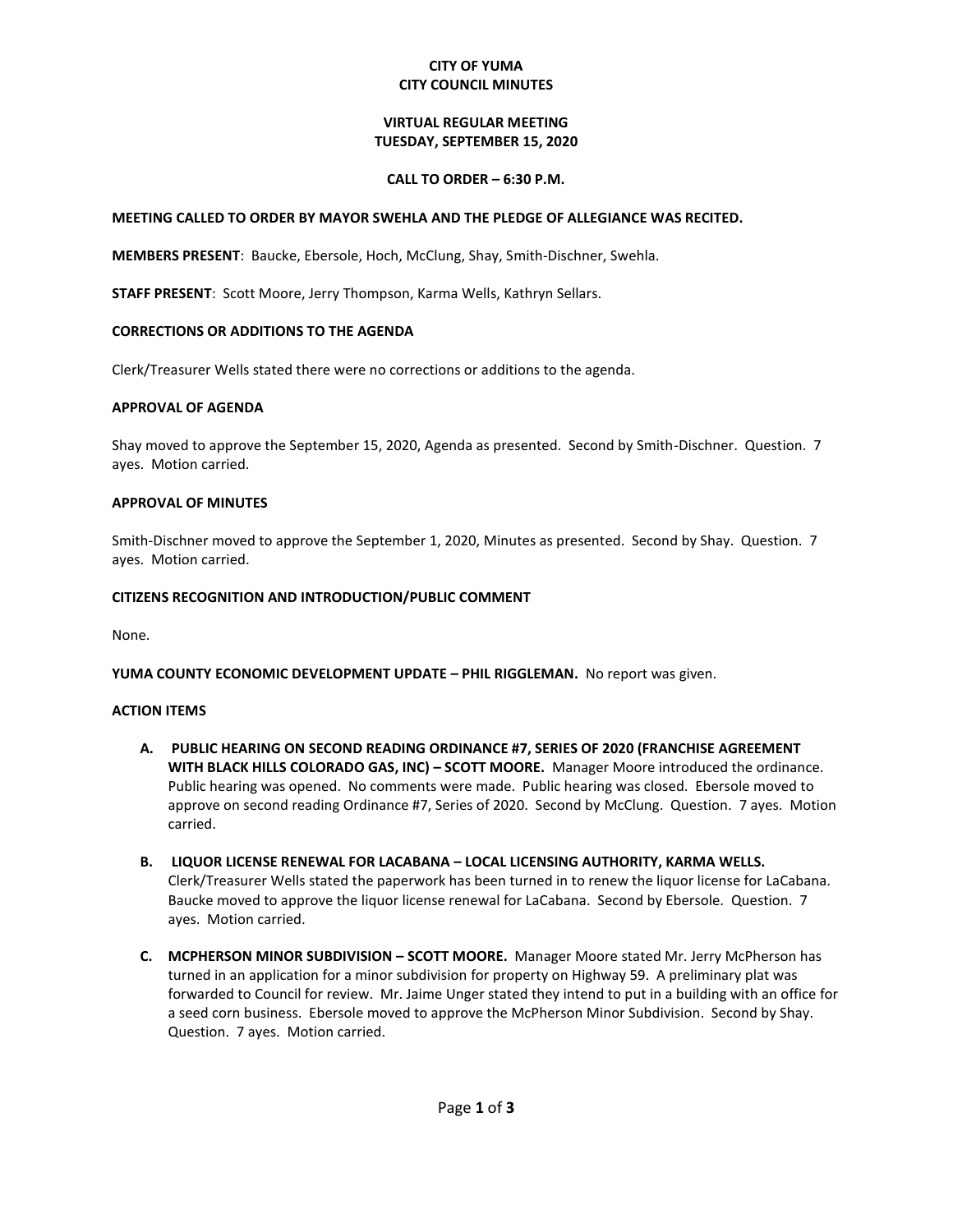- **D. PROPERTY CASUALTY INSURANCE RENEWAL – SCOTT MOORE.** Manager Moore stated we received the insurance renewal quote for 2021 from CIRSA. The renewal is \$1,048.20 difference from last year's quote. Discussion was held. Ebersole moved to approve the renewal with CIRSA. Second by McClung. Question. 7 ayes. Motion carried.
- **E. APPROVAL OF COVID FORM FOR YUMA COUNTY CARES FUNDS – SCOTT MOORE.** Manager Moore stated this is a form that will be used to distribute CARES Act money received through a DOLA Grant. The City of Yuma's portion will be around \$240,000. The Yuma County Task Force has been working on this. Attorney Sellars has reviewed the form. Businesses will have to fill out the form and Council will have to approve distributions. Baucke moved to approve the form. Second by Smith-Dischner. Question. 7 ayes. Motion carried.
- **F. APPROVAL OF BILLS – KARMA WELLS.** Clerk/Treasurer Wells provided Council with an additional list of bills. Ebersole moved to approve the bills. Second by Swehla. Question. 7 ayes. Motion carried.
- **G. PURCHASES IN EXCESS OF \$5,000 – SCOTT MOORE.** Manager Moore stated the pool budget had money left over that we had not used. Pool staff was authorized to purchase a new pool vacuum and the item was under \$5,000 until shipping was added. The total was \$5,169.16. Ebersole moved to approve the pool vacuum purchase. Second by Smith-Dischner. Question. 7 ayes. Motion carried.

## **ADDITIONAL BUSINESS**

None.

## **REPORTS**

## **CITY MANAGER, SCOTT MOORE**

Manager Moore stated the North Main Street water project was completed today other than the asphalt. We will be repairing the intersection on North Main and Railway next year. City staff will be meeting tomorrow with the paving contractor to see about fixing North Main Street and South Albany.

City staff have been installing street sweeping signs around town.

# **CITY CLERK/TREASURER, KARMA WELLS**

Clerk/Treasurer Wells provided Council with the sales tax report.

# **CHIEF OF POLICE, JERRY THOMPSON**

Chief Thompson provided Council with the August Police Report.

### **CITY COUNCIL REPORTS**

Ebersole

- Council Member Ebersole commended Chief Thompson on his report.
- Council Member Ebersole also stated everyone did a good job on the North Main Street Project. He thanked everyone who have put in lots of hard work on the project.

Baucke

 Council Member Baucke stated he would like to discuss having meetings at City Hall again. Discussion was held.